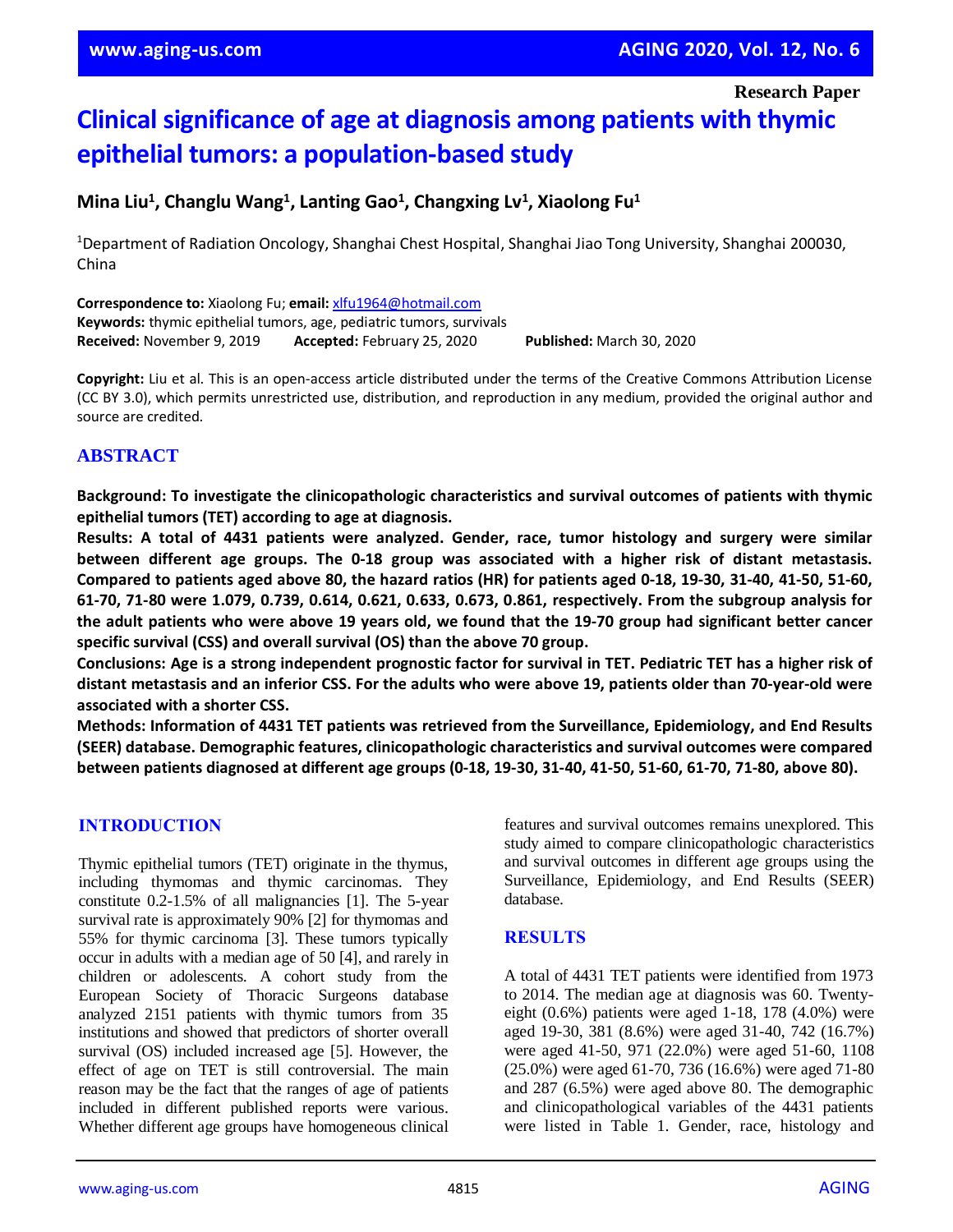| <b>Variable</b>              | No.  | $0 - 18$<br>years<br>(%)    | $19 - 30$<br>years<br>(%) | 31-40<br>years<br>$(\%)$ | $41 - 50$<br>years<br>$(\%)$ | 51-60<br>years<br>$(\%)$ | 61-70<br>years<br>$(\%)$ | 71-80<br>years<br>$(\%)$ | 81-90<br>years<br>(%)       | ${\bf P}$<br>value |
|------------------------------|------|-----------------------------|---------------------------|--------------------------|------------------------------|--------------------------|--------------------------|--------------------------|-----------------------------|--------------------|
| Gender                       |      |                             |                           |                          |                              |                          |                          |                          |                             |                    |
| <b>Male</b>                  | 2406 | 15<br>$(53.6\%)$            | 93<br>$(52.2\%)$          | 218<br>$(57.2\%)$        | 405<br>$(54.6\%)$            | 545<br>$(56.1\%)$        | 581<br>$(52.4\%)$        | 388<br>(52.7%)           | 161<br>$(56.1\%)$           |                    |
| Female                       | 2025 | 13<br>$(46.4\%)$            | 85<br>$(47.8\%)$          | 163<br>$(42.8\%)$        | 337<br>$(45.4\%)$            | 426<br>$(43.9\%)$        | 527<br>$(47.6\%)$        | 348<br>$(47.3\%)$        | 126<br>$(43.9\%)$           |                    |
| <b>Ethnicity</b>             |      |                             |                           |                          |                              |                          |                          |                          |                             |                    |
| White                        | 3085 | 19<br>(67.9)                | 123<br>$(69.1\%)$         | 266<br>$(69.8\%)$        | 507<br>$(68.3\%)$            | 656<br>$(67.6\%)$        | 786<br>$(80.0\%)$        | 525<br>$(71.3\%)$        | 203<br>(70.7%)              |                    |
| <b>Black</b>                 | 619  | 7<br>(25%)                  | 19<br>$(10.7\%)$          | 61<br>(16%)              | 114<br>$(15.4\%)$            | 147<br>$(15.1\%)$        | 139<br>$(12.5\%)$        | 93<br>(12.7%)            | 39<br>$(13.6\%)$            |                    |
| <b>Others</b>                | 703  | $\overline{2}$<br>$(7.1\%)$ | 33<br>$(18.5\%)$          | 53<br>$(13.9\%)$         | 118<br>$(15.9\%)$            | 161<br>$(16.6\%)$        | 180<br>$(16.2\%)$        | 112<br>$(15.2\%)$        | 44<br>$(15.3\%)$            |                    |
| <b>Unknown</b>               | 24   | $\boldsymbol{0}$            | 3<br>(1.7%)               | 1<br>$(0.3\%)$           | 3<br>$(0.4\%)$               | 7<br>$(0.7\%)$           | 3<br>$(0.3\%)$           | 6<br>$(0.8\%)$           | 1<br>$(0.4\%)$              |                    |
| <b>Histology</b>             |      |                             |                           |                          |                              |                          |                          |                          |                             |                    |
| <b>Thymoma</b>               | 3512 | 20<br>$(71.4\%)$            | 138<br>(77.5%)            | 297<br>$(78.0\%)$        | 597<br>$(80.5\%)$            | 777<br>$(80.0\%)$        | 878<br>$(79.2\%)$        | 573<br>$(77.9\%)$        | 232<br>$(80.8\%)$           |                    |
| Type A                       | 211  | $\sqrt{2}$                  | 11                        | 19                       | 34                           | 48                       | 38                       | 46                       | 13                          |                    |
| <b>Type AB</b>               | 381  | 3                           | 13                        | 22                       | 50                           | 106                      | 93                       | 62                       | 32                          |                    |
| <b>Type B1</b>               | 322  | $\boldsymbol{2}$            | 9                         | $28\,$                   | 50                           | 76                       | 79                       | 57                       | 21                          |                    |
| Type B2                      | 321  | $\boldsymbol{2}$            | 12                        | 37                       | 48                           | 72                       | 75                       | 55                       | 20                          |                    |
| Type B3                      | 452  | 3                           | 21                        | 35                       | 89                           | 93                       | 118                      | 73                       | 20                          |                    |
| <b>NOS</b>                   | 1825 | $8\,$                       | $72\,$                    | 156                      | 326                          | 382                      | 475                      | 280                      | 126                         |                    |
| <b>Thymic</b><br>carcinoma   | 919  | $8\,$<br>$(28.6\%)$         | $40\,$<br>(22.5%)         | 84<br>$(22.0\%)$         | 145.<br>$(19.5\%)$           | 194<br>$(20.0\%)$        | 230<br>$(20.8\%)$        | 163<br>$(22.1\%)$        | 55<br>$(19.2\%)$            |                    |
| Masaoka-Koga<br><b>Stage</b> |      |                             |                           |                          |                              |                          |                          |                          |                             |                    |
| I-Iva                        | 2242 | 10<br>(35.7%)               | 74<br>$(41.6\%)$          | 174<br>(45.7%)           | 351<br>(47.3%)               | 477<br>$(49.1\%)$        | 627<br>$(56.6\%)$        | 384<br>$(52.2\%)$        | 145<br>$(50.5\%)$           |                    |
| <b>IVb</b>                   | 1248 | 13<br>$(46.4\%)$            | 61<br>$(34.3\%)$          | 112<br>$(29.4\%)$        | 205<br>(27.6%)               | 290<br>$(29.9\%)$        | 296<br>(26.7%)           | 193<br>$(26.2\%)$        | 78<br>$(27.2\%)$            |                    |
| <b>Unknown</b>               | 941  | 5<br>$(17.9\%)$             | 43<br>$(24.1\%)$          | 95<br>$(24.9\%)$         | 186<br>$(25.1\%)$            | 204<br>$(21.0\%)$        | 185<br>$(16.7\%)$        | 159<br>(21.6%)           | 64<br>(22.3%)               |                    |
| <b>Surgery</b>               |      |                             |                           |                          |                              |                          |                          |                          |                             |                    |
| Yes                          | 2973 | $22\,$<br>(78.6%)           | 115<br>$(64.6\%)$         | 266<br>$(69.8\%)$        | 494<br>$(66.6\%)$            | 655<br>(67.5%)           | 732<br>$(66.1\%)$        | 504<br>(68.5%)           | 185<br>$(64.5\%)$           |                    |
| No                           | 1384 | $\sqrt{6}$<br>$(21.4\%)$    | 60<br>(33.7%)             | 108<br>$(28.4\%)$        | 233<br>$(31.4\%)$            | 300<br>$(30.9\%)$        | 355<br>$(32.0\%)$        | 223<br>(30.3 %)          | 99<br>(34.5%)               |                    |
| unknown                      | 74   | $\boldsymbol{0}$            | 3<br>(1.7%)               | 7<br>$(1.8\%)$           | 15<br>$(2.0\%)$              | 16<br>$(1.6\%)$          | 21<br>$(1.9\%)$          | 9<br>$(1.2\%)$           | $\mathfrak{Z}$<br>$(1.0\%)$ |                    |

**Table 1. The demographic and clinicopathological variables of the 4431 patients.**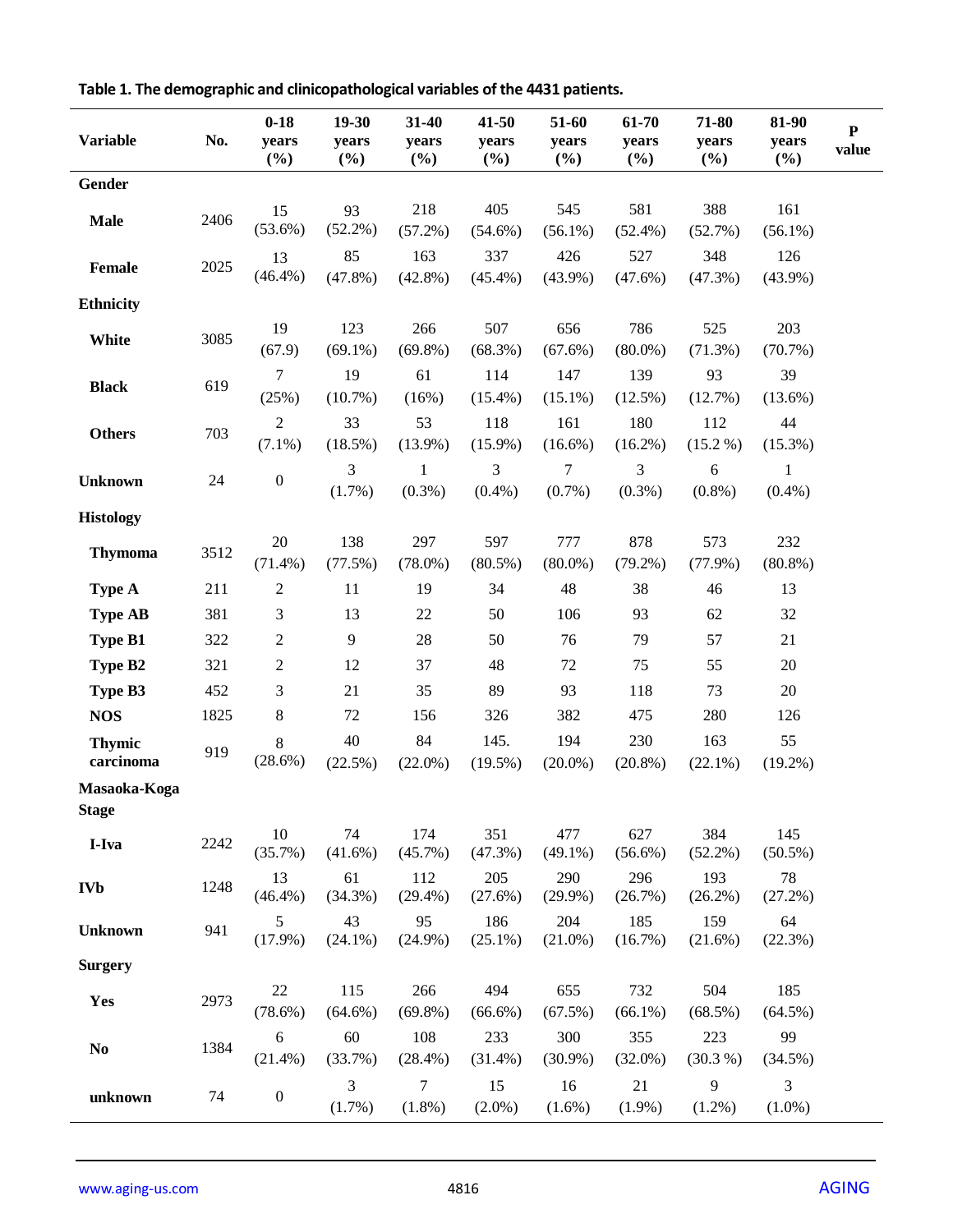surgery were comparable among the age groups. Stage distribution was different. The proportions of Stage IVb diseases in the 0-18, 19-30, 31-40, 41-50, 51-60, 61-70, 71-80, and above 80 groups were 46.4%, 34.3%, 29.4%, 27.6%, 29.9%, 26.7%, 26.2% and 27.2%, respectively.

#### **Survival analysis**

A total of 2198 patients died, and among them, 1098 patients died of TET. The 3-, 5- and 10- year CSS rates were 85.1%, 81.4% and 77.5%, respectively. The 3-, 5 and 10- year OS rates were 74.9%, 67.5% and 57.4%, respectively. The survival conditions were listed in Table 2.

Multivariate survival analysis adjusted for gender, race, stage and histology showed that age was an independent prognostic factor for both OS  $(p<0.001)$ and cancer specific survival (CSS) (*p*=0.001). The results of the univariate and multivariate analysis of CSS for TET were listed in Table 3. Compared to patients aged above 80, the hazard ratios for patients aged 0-18, 19-30, 31-40, 41-50, 51-60, 61-70, 71-80 were 1.079 (95% CI: 0.621-1.875), 0.739 (95% CI: 0.521-1.047), 0.614 (95% CI: 0.452-0.835), 0.621 (95% CI: 0.469-0.822), 0.633 (95% CI: 0.481-0.832), 0.673 (95% CI: 0.512-0.885), 0.861 (95% CI: 0.648- 1.143), respectively. Subgroup analysis showed that age was an independent prognostic factor for CSS (*p*=0.003) in patients with thymoma, but not a significantly independent predictor in patients with thymic carcinoma  $(p=0.079)$ .

According to the results in Cox proportional hazards regression analysis, we divided the adult patients into two groups, the 19-70 group and the above 70 group. From the subgroup analysis, we found that the younger group had significant better CSS and OS than the older group  $(CSS: p<0.001; OS: p<0.001,$ Figure 1A and 1B).

Subgroup analysis also showed that in patients with IVb TET, the 0-18 group had a tendency towards inferior CSS compared with the adult patients  $(p=0.130)$ . The Kaplan-Meier curve was demonstrated in Figure 1C. There were 265 patients diagnosed with stage IVb thymoma, including 5 aged under 18 years old and 260 aged above 18. The median CSS was 6 months for the younger patients and 90 months for the older ones. There were 983 patients diagnosed with stage IVb thymic carcinoma, including 8 aged under 18-year-old and 975 above 18. The median CSS was 47 months for the younger group and 76 months for the older group, respectively. Totally, the median CSS was 27 months for the 0-18 group, and 84 months for the adults.

## **DISCUSSION**

The effect of age on survival in TET remains controversial. Ruffini E et al. demonstrated that increased age was one of the predictors of shorter OS in thymic carcinoma [5]. A retrospective analysis on 797 thymoma patients showed that age, incomplete resection, and advanced stages were negative prognostic variables [6]. However, in contrast, Rea F et al. displayed that only WHO histology and Masaoka stage were identified as independent prognostic factors in the multivariate analysis including factors of gender, age, Myasthenia Gravis (MG) and other parathymic syndromes, adjuvant radiotherapy, extent of resection, Masaoka stage, WHO histology and recurrence [7]. Gripp S et al. found age had no effect on survival outcomes for patients with thymoma [8]. A single-center analysis also showed that R0 resection was the only independent prognosticator of OS [9]. The retrospective design and the limited sample size may be the possible reasons. The primary factor contributed to the discrepancy was that the ranges of age in different published reports were various. Therefore, in our study, we included patients from 0-year-old to 94 year-old and found that age was one of the strong prognostic factors for both OS (*p*=0.001) and CSS (*p*=0.001) for patients with TET.

Although OS is the most often reported measure of survival probability, CSS may be more meaningful for TET because it excludes non-TET causes of deaths and provides more disease-specific prognosis [10]. In the multivariate analysis to assess the prognostic factors for CSS, patients in the 31-40, the 41-50, the 51-60 and the 61-70 age groups had significantly better CSS compared with the above 80 age group, with the HRs of 0.614 (95% CI: 0.452-0.835), 0.621 (95% CI: 0.469-0.822), 0.633 (95% CI: 0.481-0.832), and 0.673 (95% CI: 0.512-0.885). No significant difference existed when comparing the above 80 group with either the 0-18 or the 19-30 group or the 71-80 age group. For the adults, we found that although patients beyond 70-year old had similar stage distributions as the younger adults (19-70 years old;  $p=0.677$ , they have significantly inferior OS ( $p<0.001$ ) and CSS  $(p<0.001)$ . Older patients are associated with more comorbidities and poorer performance status. They may not be able to tolerate radical surgery or radiotherapy or intense chemotherapy and have a higher risk of treatment-related deaths.

Pediatric TET was associated with an increased risk of distant metastasis. Nearly half of the pediatric patients of TET in our study were diagnosed of metastatic diseases. Even in the same stage, the pediatric patients had a tendency towards inferior survival compared with the adult counterparts. For pediatric patients with stage IVb diseases, the CSS was only 27 months. However, the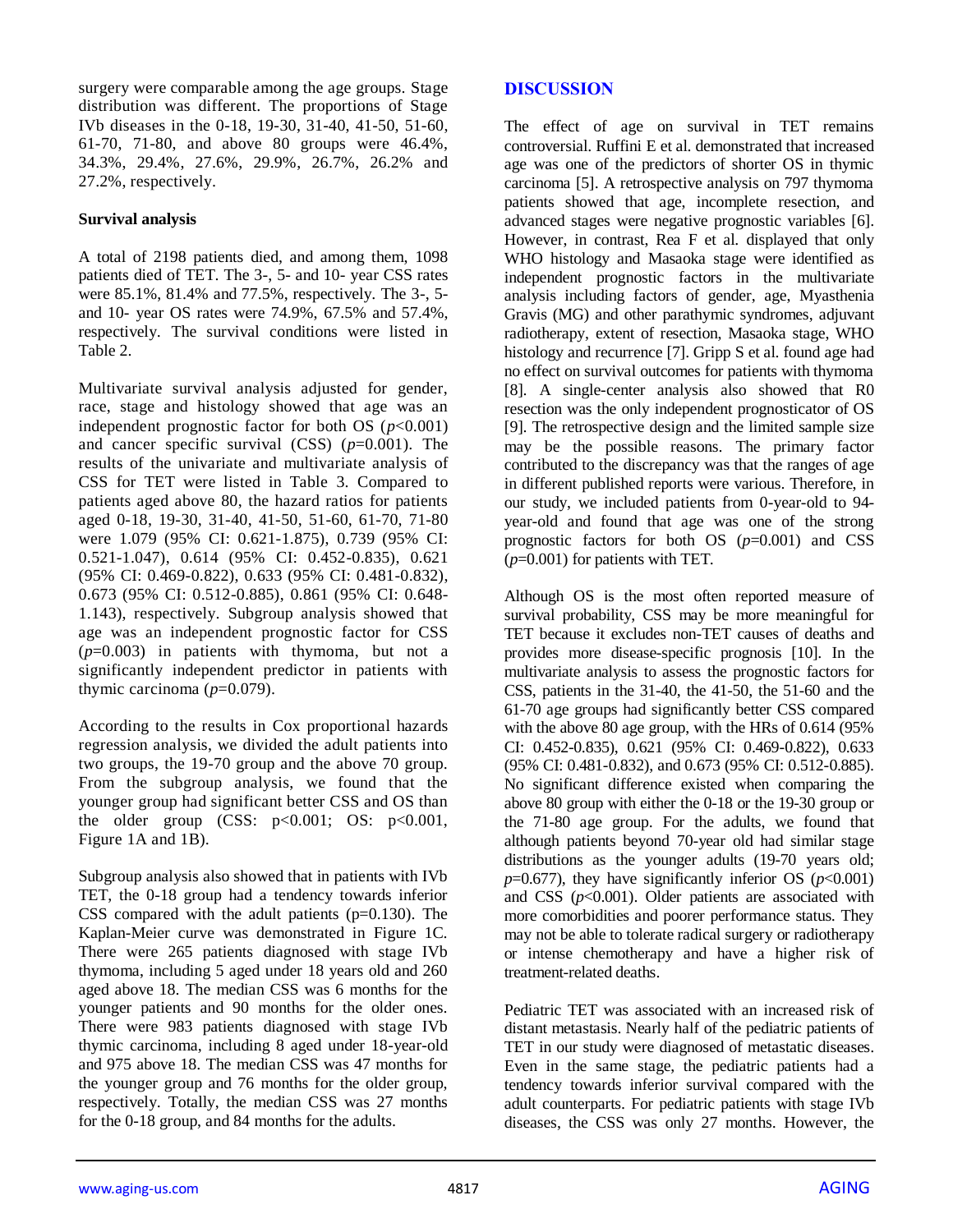| <b>OS</b>                  | $0 - 18$ | $19-30$        | $31 - 40$   | 41-50          | 51-60          | 61-70          | 71-80          | 81-90          | <b>Median OS</b>  |
|----------------------------|----------|----------------|-------------|----------------|----------------|----------------|----------------|----------------|-------------------|
| Thymoma A                  | 47       | not<br>reached | 144         | 191            | 80             | 98             | 47             | 46             | 82                |
| <b>Thymoma AB</b>          | 9        | 98             | 238         | 241            | 97             | 81             | 57             | 51             | 88                |
| <b>Thymoma B1</b>          | 147      | 131            | not reached | 108            | 114            | 93             | 53             | 25             | 103               |
| Thymoma B2                 | 27       | 114            | 140         | 126            | 160            | 78             | 76             | 57             | 111               |
| <b>Thymoma B3</b>          | 78       | 100            | 124         | 155            | 145            | 121            | 64             | 45             | 112               |
| <b>Thymic</b><br>Carcinoma | 7        | 61             | 154         | 146            | 112            | 99             | 53             | 49             | 91                |
| <b>CSS</b>                 | $0 - 18$ | $19-30$        | $31-40$     | 41-50          | 51-60          | 61-70          | 71-80          | 81-90          | <b>Median CSS</b> |
| <b>Thymoma A</b>           | 47       | not<br>reached | not reached | not<br>reached | not<br>reached | 161            | not<br>reached | not<br>reached | not reached       |
| <b>Thymoma AB</b>          | 9        | 98             | 238         | 241            | 280            | not<br>reached | not<br>reached | not<br>reached | 280               |
| <b>Thymoma B1</b>          | 147      | not<br>reached | not reached | 188            | 174            | not<br>reached | not<br>reached | not<br>reached | 188               |
| <b>Thymoma B2</b>          | 27       | 240            | not reached | 276            | not<br>reached | not<br>reached | not<br>reached | not<br>reached | 276               |
| Thymoma B3                 | 78       | 140            | not reached | 263            | 272            | not<br>reached | not<br>reached | 103            | 276               |
| <b>Thymic</b><br>Carcinoma | 7        | 107            | 214         | 226            | 304            | not<br>reached | 137            | not<br>reached | 226               |

**Table 2. The OS and the CSS of patients according to different histological types.**

**Table 3. Univariate and multivariate analysis of prognostic factors in TET.**

| <b>Variable</b>  | <b>Univariate</b>                            |         | <b>Multivariate</b>                          |         |
|------------------|----------------------------------------------|---------|----------------------------------------------|---------|
|                  | <b>HR (95% CI)</b>                           | P value | <b>HR (95% CI)</b>                           | P value |
| Age group        |                                              | 0.001   |                                              | 0.001   |
| $0 - 18$         | 1.102<br>(95% CI: 0.633-1.916)               | 0.732   | 1.079<br>(95% CI: 0.621-1.875)               | 0.787   |
| $19-30$          | 0.759<br>(95% CI: 0.535-1.076)               | 0.121   | 0.739<br>(95% CI: 0.521-1.047)               | 0.088   |
| $31 - 40$        | 0.617<br>(95% CI: 0.454-0.838)               | 0.002   | 0.614<br>(95% CI: 0.452-0.835)               | 0.002   |
| $41 - 50$        | 0.629<br>(95% CI: 0.475-0.833)               | 0.001   | 0.621<br>(95% CI: 0.469-0.822)               | 0.001   |
| 51-60            | 0.637<br>(95% CI: 0.484-0.838)               | 0.001   | 0.633<br>(95% CI: 0.481-0.832)               | 0.001   |
| 61-70            | 0.679<br>(95% CI: 0.516-0.893)               | 0.006   | 0.673<br>(95% CI: 0.512-0.885)               | 0.005   |
| 71-80            | 0.867<br>$(95\% \text{ CI: } 0.653 - 1.152)$ | 0.326   | 0.861<br>$(95\% \text{ CI: } 0.648 - 1.143)$ | 0.301   |
| Above 80         | 1                                            |         |                                              |         |
| Gender           |                                              | 0.972   |                                              |         |
| <b>Male</b>      | 1                                            |         |                                              |         |
| Female           | 0.998<br>(95% CI:0.885-1.125)                |         |                                              |         |
| <b>Ethnicity</b> |                                              | 0.207   |                                              |         |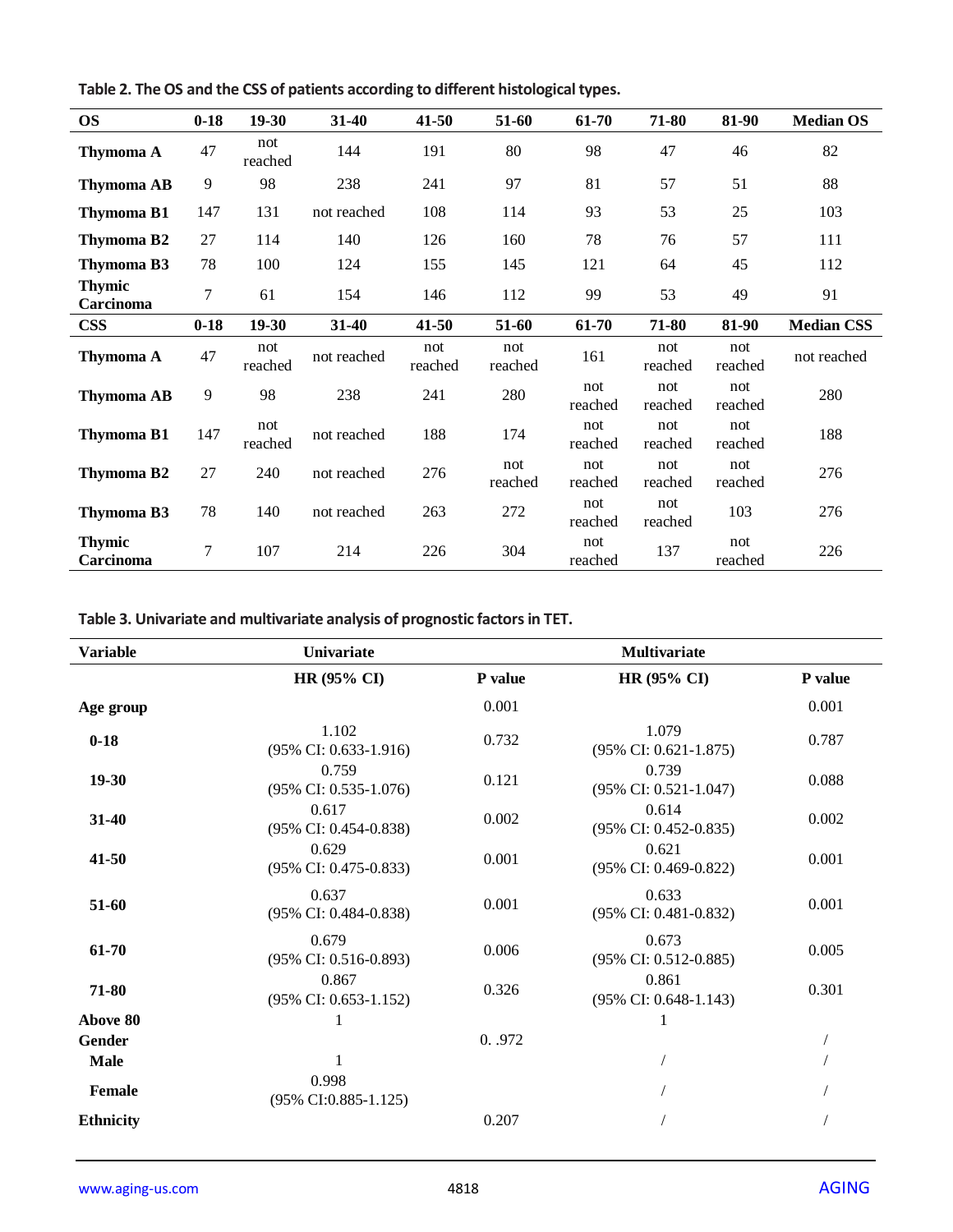| White                        | 1                              |       |                                |       |
|------------------------------|--------------------------------|-------|--------------------------------|-------|
| <b>Others</b>                | 0.983<br>(95% CI: 0.827-1.168) | 0.844 |                                |       |
| <b>Black</b>                 | 0.833<br>(95% CI: 0.700-0.990) | 0.039 |                                |       |
| <b>Unknown</b>               | 0.773<br>(95% CI: 0.320-1.866) | 0.567 |                                |       |
| <b>Histology</b>             |                                | 0.414 |                                |       |
| <b>Thymoma</b>               | 0.941<br>(95% CI: 0.814-1.088) |       |                                |       |
| Thymic carcinoma             | $\mathbf{1}$                   |       |                                |       |
| Masaoka-Koga<br><b>Stage</b> |                                | 0.000 |                                | 0.000 |
| I-Iva                        | 1                              |       |                                |       |
| <b>IVb</b>                   | 5.240<br>(95% CI: 4.495-6.108) | 0.000 | 5.235<br>(95% CI: 4.491-6.103) | 0.000 |
| <b>Unknown</b>               | 2.759<br>(95% CI: 2.334-3.261) | 0.000 | 2.756<br>(95% CI: 2.332-3.257) | 0.000 |
| <b>Surgery</b>               |                                | 0.241 |                                |       |
| Yes                          | 0.952<br>(95% CI: 0.838-1.082) | 0.455 |                                |       |
| $\bf No$                     | 1                              |       |                                |       |
| unknown                      | 0.644<br>(95% CI: 0.377-1.099) | 0.107 |                                |       |

CSS was 84 months for the adults (*p*=0.130). Previous studies reported that pediatric thymomas had a slight male predominance [11]. However, our study showed no significant difference in gender existed among different age groups. Also, the distribution of races and histology

were similar. These findings suggest pediatric TET exhibits distinct biological behavior. It is indicated that TET has a more aggressive biologic behavior in young patients than in older-aged patients. Molecular mechanisms underlying childhood and adolescent TET



**Figure 1.** (**A**) OS for the adult TET Patients (the 19-70 age group: solid line; the above 70 group: dashed line); (**B**) CSS for the adult TET patients (the 19-70 age group: solid line; the above 70 group: dashed line); (**C**) CSS for patients with the stage IV b (the 0-18 age group: dashed line; the above 18 group: solid line).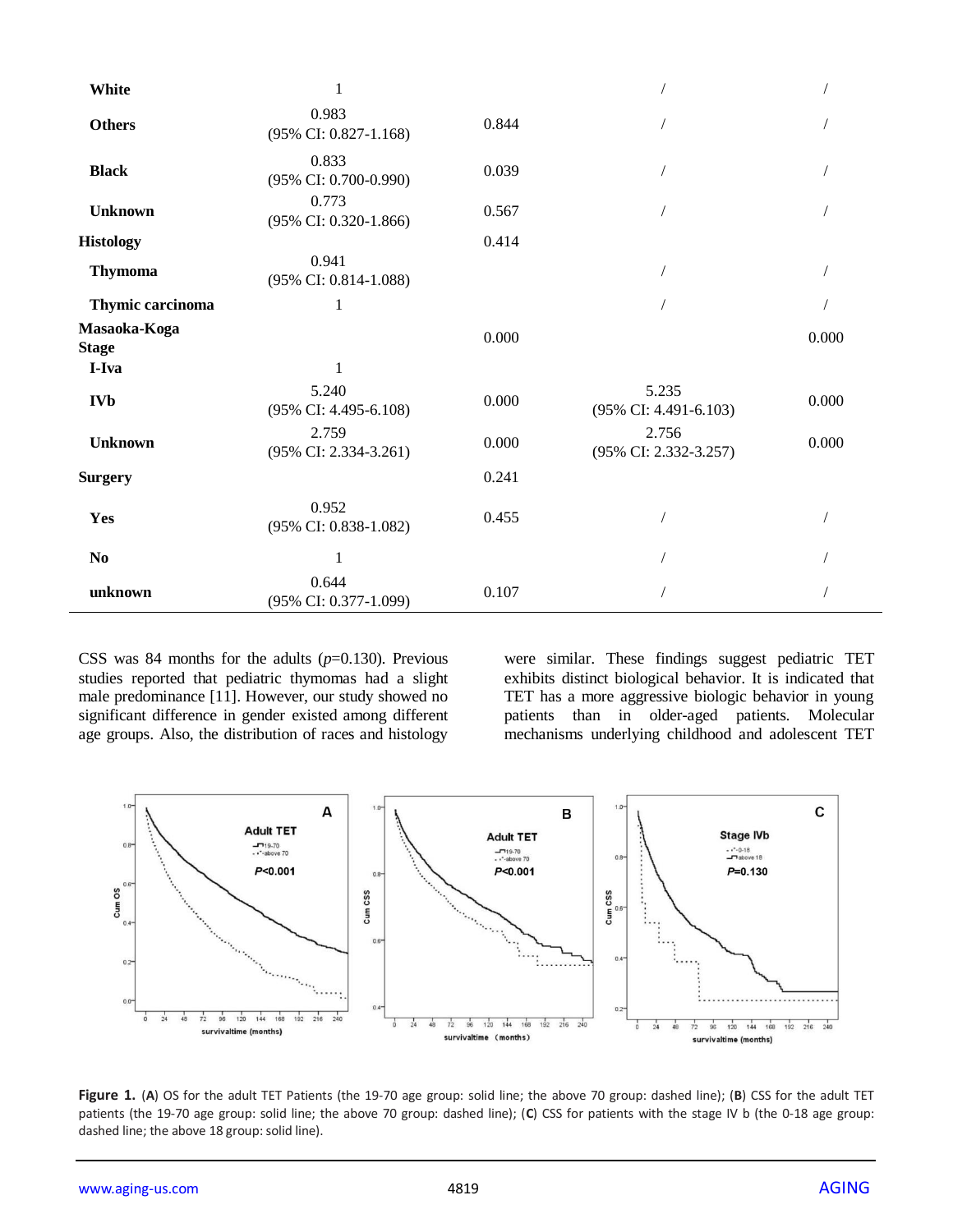have been explored [12–14]. Various genetic background, such as Human Leucocyte Antigens (HLA) genotyping, may be associated with the early onset and distinctive prognosis of the subgroup. The physiological changes accompanied with aging, especially the immune system, may be another reason. The immune functions associated with thymus are different between the adults and the younger individuals. Although there was still insufficient explanation regarding this issue, we hope the results of our study will encourage more research in this field.

This study has several limitations. First, it is a retrospective study which had an unavoidable selection bias. Furthermore, patients' performance status and comorbidities, pathologic resection margins, the use of chemotherapy or radiotherapy and surgery skills are not reported in the SEER database. In addition, the exact stage information was unknown in SEER. The Masaoka stage in the study was inferred from several existing variables. Therefore, further studies are required to validate our findings.

## **MATERIALS AND METHODS**

This retrospective study was based on publicly available SEER database. Data were retrieved through online access using the SEER\*Stat software Version 8.2.1. The Institutional Review Board of our Hospital approved this study.

#### **Data collection**

We used SEER database 1973-2014 that was submitted in November 2016. Cases with the primary site of the thymus were obtained using the variable of "primary site labeled" and the histology were determined by the International Classification of Diseases Codes (Thymoma: 8580-8585; Thymic carcinoma: 8011, 8020, 8050, 8052, 8070-8072, 8074, 8082, 8083, 8094, 8123, 8140, 8260, 8310, 8430, 8480, 8560, and 8586). Individual data retrieved for each case included age at diagnosis, gender, race, year of diagnosis, tumor histology, SEER staging information, treatments (surgery/lymph nodes removed/ lymph nodes positive), cause-specific death classification, vital status and survival months.

Because patients' stage information was unknown in SEER, the stage information was inferred from several existing variables, such as primary tumor extension, lymph node status, and SEER historic stage. Positive lymph node disease or the "distant" status of the SEER stage was considered as stage IVb [15]. "Local" or "Regional" status of the SEER stage with no lymph node metastasis was considered as stage I-Iva. "Regional" status with unknown lymph node condition or "unknown" status was considered as stage unknown.

#### **Statistical analysis**

In this study, patients were stratified into eight subgroups (0-18, 19-30, 31-40, 41-50, 51-60, 61-70, 71- 80, above 80) according to age at diagnosis. The Chisquare test and the Fisher's exact probability test were used to compare demographic and clinicopathological variables between age groups. Kaplan-Meier curves were estimated and compared using the log-rank test. Multivariate survival analysis was performed using the Cox proportional hazards regression to identify independent prognostic factors. Hazard ratio (HR) and its 95% confidence interval (CI) were calculated. Statistical analysis was conducted in SPSS 16.0 (SPSS Inc, Chicago, IL). All tests were two tailed, and  $p<0.05$ was considered as statistically significant.

#### **AUTHOR CONTRIBUTIONS**

Xiaolong Fu designed the study and supervised the research work. Mina Liu and Lanting Gao collected data. Changlu Wang did the statistic analysis. Mina Liu wrote the article and Changxing Lv revised it.

#### **ACKNOWLEDGMENTS**

We would like to thank all the physicians and physicists in our Department of Radiation Oncology for their assistance in the research.

#### **CONFLICTS OF INTEREST**

The authors declare no conflicts of interest in this work.

## **REFERENCES**

- 1. Stachowicz-Stencel T, Orbach D, Brecht I, Schneider D, Bien E, Synakiewicz A, Rod J, Ferrari A, Cecchetto G, Bisogno G. Thymoma and thymic carcinoma in children and adolescents: a report from the European Cooperative Study Group for Pediatric Rare Tumors (EXPeRT). Eur J Cancer. 2015; 51:2444–52. <https://doi.org/10.1016/j.ejca.2015.06.121> PMI[D:26259494](https://www.ncbi.nlm.nih.gov/pubmed/26259494)
- 2. Masaoka A. Staging system of thymoma. J Thorac Oncol. 2010 (Suppl 4); 5:S304–12. <https://doi.org/10.1097/JTO.0b013e3181f20c05> PMI[D:20859124](https://www.ncbi.nlm.nih.gov/pubmed/20859124)
- 3. Litvak AM, Woo K, Hayes S, Huang J, Rimner A, Sima CS, Moreira AL, Tsukazan M, Riely GJ. Clinical characteristics and outcomes for patients with thymic carcinoma: evaluation of Masaoka staging. J Thorac Oncol. 2014; 9:1810–15.

<https://doi.org/10.1097/JTO.0000000000000363> PMI[D:25393794](https://www.ncbi.nlm.nih.gov/pubmed/25393794)